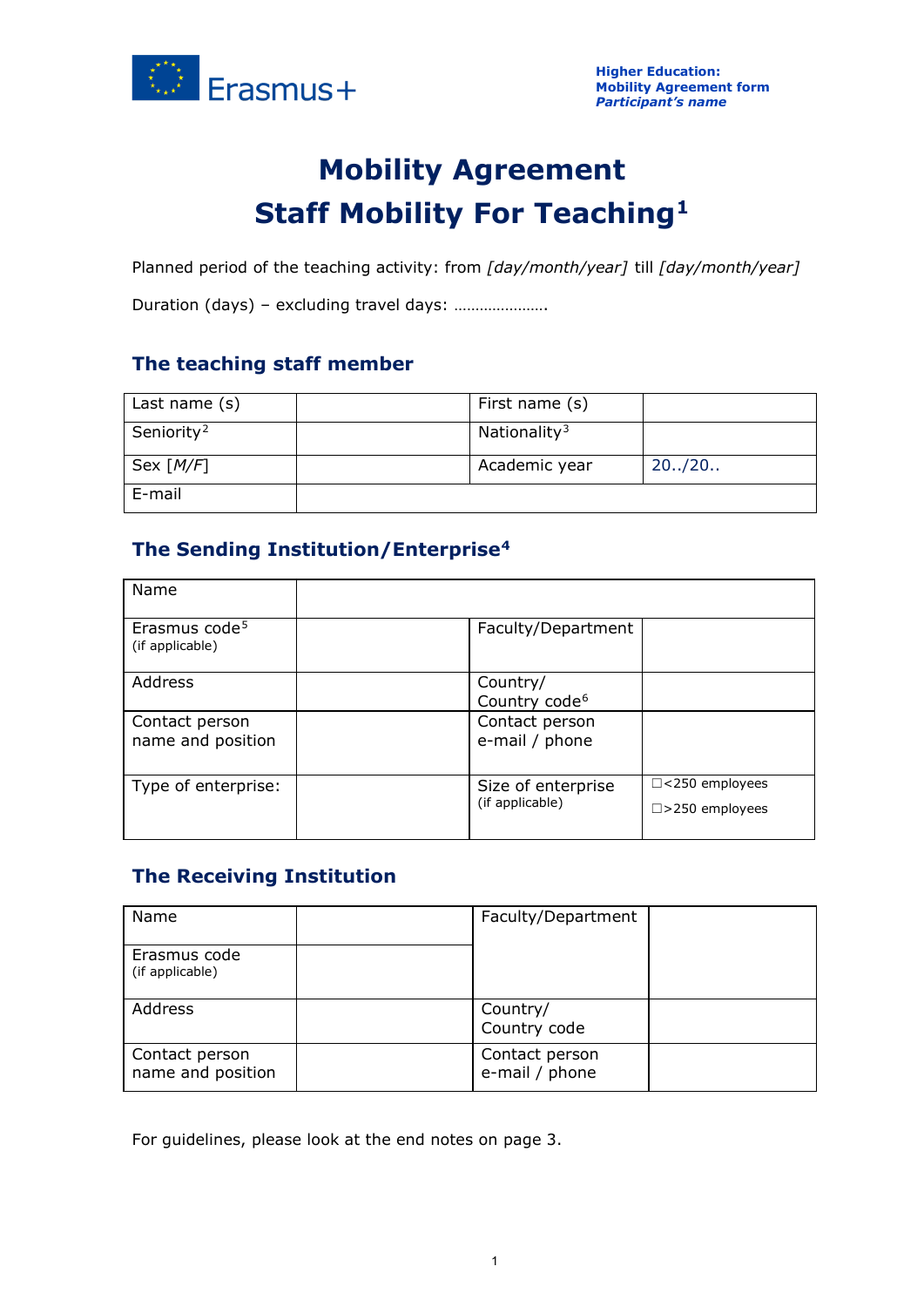

# **Section to be completed BEFORE THE MOBILITY**

## **I. PROPOSED MOBILITY PROGRAMME**

Main subject field<sup>7</sup>: ......................

Level (select the main one): Short cycle (EOF level 5)  $\Box$ ; Bachelor or equivalent first cycle (EQF level 6)  $\Box$ ; Master or equivalent second cycle (EQF level 7)  $\Box$ ; Doctoral or equivalent third cycle (EQF level 8)  $\Box$ 

Number of students at the receiving institution benefiting from the teaching programme: ………………

Number of teaching hours: …………………

Language of instruction: ………………………………………

#### **Overall objectives of the mobility:**

**Added value of the mobility (in the context of the modernisation and internationalisation strategies of the institutions involved):**

**Content of the teaching programme:**

**Expected outcomes and impact (e.g. on the professional development of the teaching staff member and on the competences of students at both institutions):**

#### **II. COMMITMENT OF THE THREE PARTIES**

By signing<sup>[8](#page-2-7)</sup> this document, the teaching staff member, the sending institution/enterprise and the receiving institution confirm that they approve the proposed mobility agreement.

The sending higher education institution supports the staff mobility as part of its modernisation and internationalisation strategy and will recognise it as a component in any evaluation or assessment of the teaching staff member.

The teaching staff member will share his/her experience, in particular its impact on his/her professional development and on the sending higher education institution, as a source of inspiration to others.